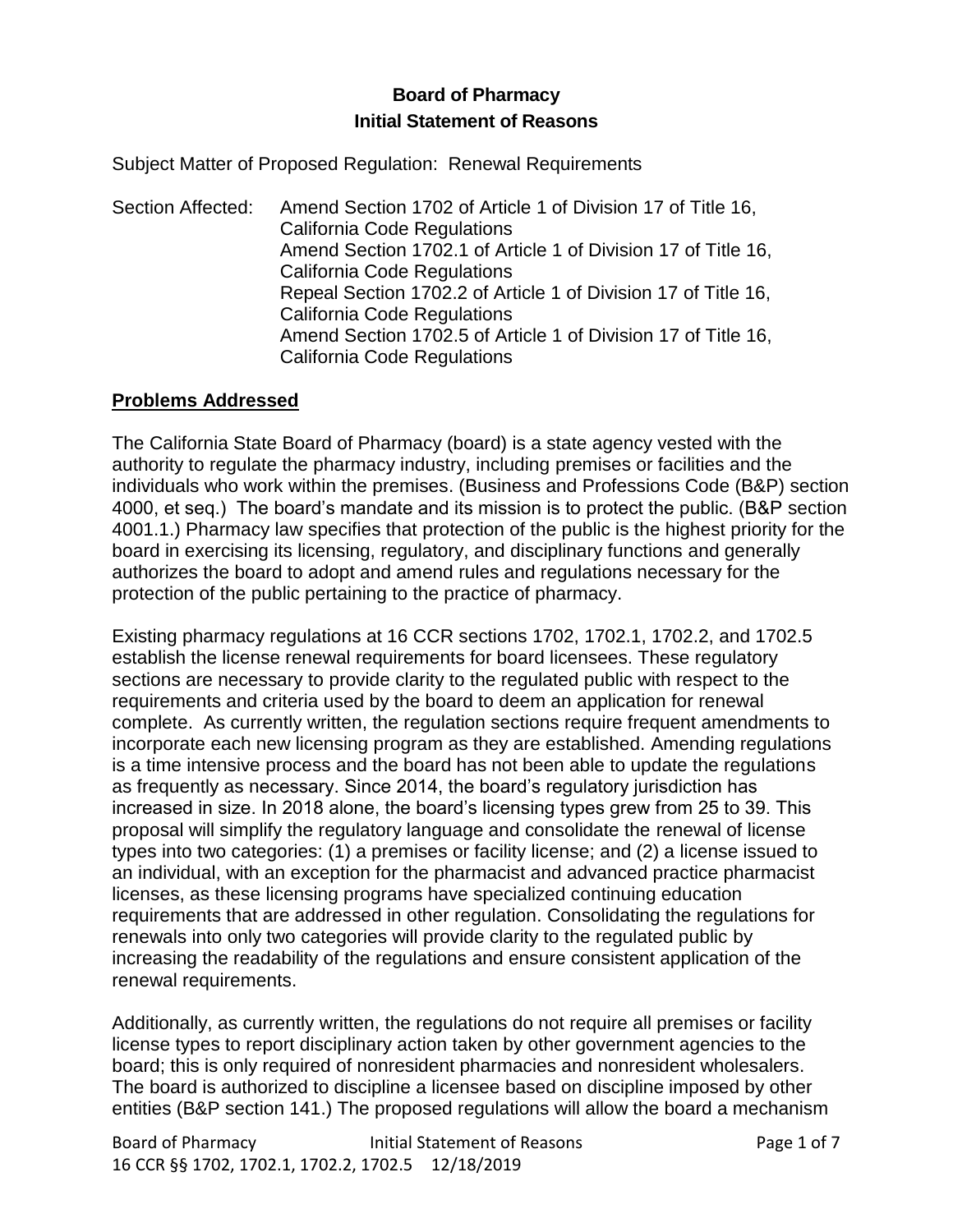to identify such discipline for all premises or facility license types. If a licensee has been disciplined by another agency, the board must be made aware of this discipline in order to investigate and ensure that the licensee does not pose a risk to the safety of California residents by continuing to operate.

## **Benefits**

This regulatory proposal benefits California residents because the proposed regulation will simplify the regulatory language, which will provide clarity to the regulated public. A premises/facility cannot operate with an expired license and an individual cannot work with an expired license. These regulations will ensure that the requirements for a complete renewal application are clearly specified based on the license type (premises/facility or individual). By separating the license types into two categories (premises/facility or individual), the board can ensure consistent application of the renewal requirement across all license types and allow for inclusion of future license types automatically as the board's regulatory jurisdiction grows. Renewing licenses consistently ensures that all board licensees meet the minimum standards for renewal and individuals can continue to work and premises/facilities can continue to distribute and/or furnish prescription medication to California residents. Additionally, the disclosure of discipline by all premises or facility licensees will allow the board to investigate the disciplinary action and ensure that the licensees are operating in accordance with pharmacy law, which will ensure the health and welfare of California residents.

### **Specific Purpose of Proposed Changes and Rationale**

Existing pharmacy law at 16 CCR sections 1702, 1702.1, 1702.2, and 1702.5 establish the license renewal requirements for board licensees. These regulations are necessary to provide clarity to the regulated public with respect to the requirements and criteria used by the board to deem an application for renewal complete. As currently written, the regulations identify specific license types within each section. Therefore, new regulatory language is required to incorporate or address each new licensing program as it is established. Consequently, the board has determined that the renewal requirements should be consistent across all individual license types, so it is assured of consistency with a more comprehensive regulation.

The board's proposal makes the following specific changes:

# **Amend Section 1702 of Article 1 of Division 17 of Title 16 of the CCR**

Subsection (a) is amended to correct a typographical error and remove the "s" after "pharmacist."

Subsection (d) is added and reads "As a condition of renewal, a pharmacist applicant shall disclose whether he or she has complied with all continuing education requirements to renew his or her pharmacist or advanced pharmacist license as required by section 1732.5." This change is necessary because an applicant renewing their pharmacist license is required to submit satisfactory proof that the applicant has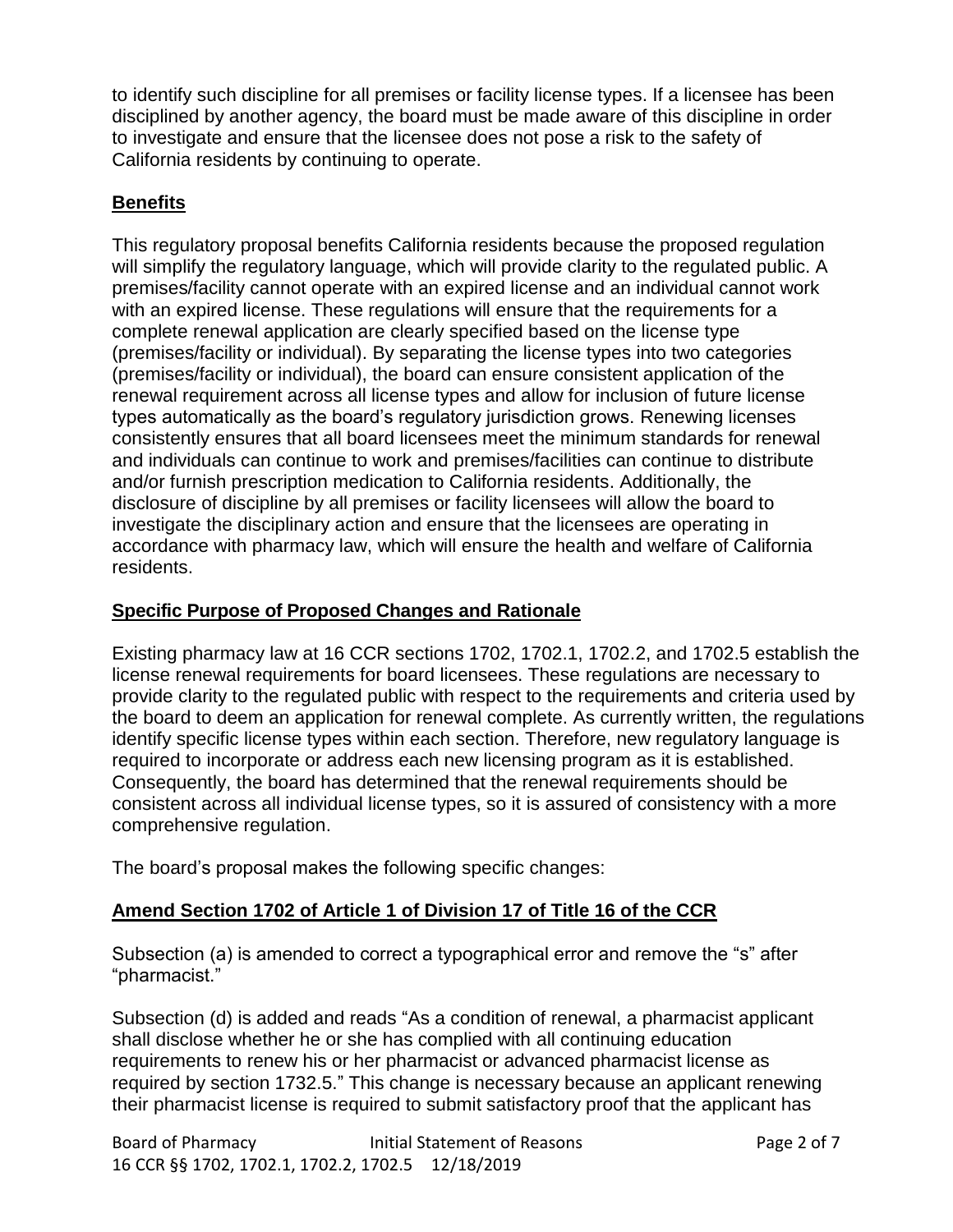completed the required continuing education pursuant to B&P section 4231 and CCR section 1732.5. To the extent that the regulation duplicates the information from statute and other regulation sections, such duplication is necessary to ensure that the regulated public can readily and easily find the renewal requirements in one place, rather than having to review multiple sections of law.

The original subsection (d) has been renumber to subsection (e). This section is further amended to require the applicant for renewal to provide all of the information required under penalty of perjury. The requirement to provide the information under penalty of perjury is to ensure truthful responses because the potential consequence should make the individual providing the information take compliance seriously. In addition, in the event enforcement action is necessary, the individual providing the information may be held accountable for failing to be truthful.

# **Amend Section 1702.1 of Article 1 of Division 17 of Title 16 of the CCR**

The board is proposing to amend the title of this section from "Pharmacy Technician Renewal Requirements" to "Renewal Requirements for Individual Licensees Other Than Pharmacists," which more comprehensively states to whom the renewal requirements apply. For additional clarity, the sentence "This section applies to the renewal of any license held by an individual licensee other than an individual licensed as a pharmacist or an advanced practice pharmacist" was also added. The renewal requirements for all of the current individual licensees (pharmacy technicians and the designated representative series) are the same, and therefore making one regulation that applies to those individual licensees who are not pharmacists or advanced practice pharmacists will enhance public protection by ensuring that licensee renewal requirements are clear and consistent. In addition, if and when a new license type is created and implemented, the board can simply update the regulation with new reference citations as a change without regulatory effect under CCR Section 100 to update the regulation with new reference citations when new license types are created. The Section 100 process is simple and will save the board time in updating the regulation. This will ensure that any new license types are not left out of the regulation and the licensees understand what renewal requirements apply to them. It is also consistent with the board's efforts to change other regulations to apply to the two license categories rather than list out each license name/type.

Subsection (a) is further amended to change "applicant" to "applying" for clarity. Without the change, the sentence is not grammatically correct.

Subsection (d) is further amended to require the applicant for renewal to provide all of the information required under penalty of perjury. The requirement to provide the information under penalty of perjury is to ensure truthful responses because the potential consequence should make the individual providing the information take compliance seriously. In addition, in the event enforcement action is necessary, the individual providing the information may be held accountable for failing to be truthful.

Within this entire regulation section, the term "pharmacy technician" has been amended to "licensee." This change is necessary for consistency with the change in the title and will require the existing minimum requirements to apply to all individual licensees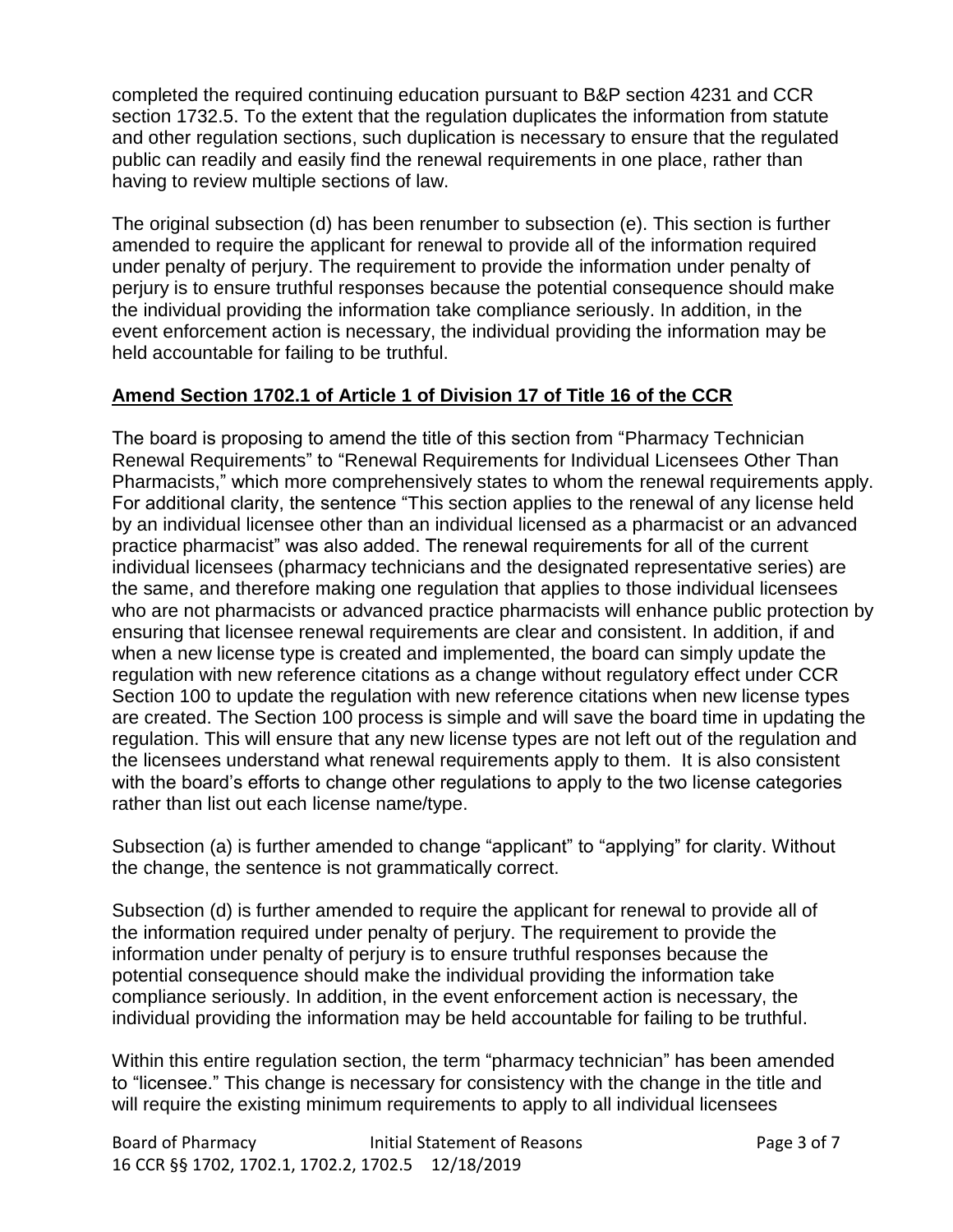(pharmacy technicians and the designated representative series), other than pharmacist and advanced practice pharmacist.

# **Repeal Section 1702.2 of Article 1 of Division 17 of Title 16 of the CCR**

Consistent with the change to section 1702.1, the board is proposing to repeal this section. Section 1702.2 identifies the renewal requirements for Designated Representatives. This license category is an "individual" license type. Since 2014, two new designated representative license types have been established (Designated Representative – 3PL and Designated Paramedic). This is an example of why the board is proposing this rulemaking. By folding Designated Representatives into the individual license category, the two new license types are automatically included into the designation. To ensure that all designated representative license types have clear and consistent renewal requirements, the renewal requirements for this license type have been consolidated within the changes identified in section 1702.1 of this proposal.

## **Amend Section 1702.5 of Article 1 of Division 17 of Title 16 of the CCR**

The board is proposing to amend the title of this section from "Disclosure of Discipline, Renewal, Nonresident Wholesaler or Nonresident Pharmacy" to "Renewal Requirements for Premises or Facilities," which more comprehensively describes to whom the renewal requirements apply. For additional clarity, the sentence "This section applies to the renewal of any license held by a premises or facility" was also added. The ordinary meaning of the word premises is "a building or part of a building usually with its appurtenances." [\(https://www.merriam-webster.com/dictionary/premises.](https://www.merriam-webster.com/dictionary/premises)) The term "premises" is also a commonly used word within pharmacy law meaning the building licensed by the board (i.e. pharmacy, hospital, wholesaler, etc.). (See e.g. B&P section 4107 [premises is a location with its own address and an independent means of ingress and egress].) This change will make the section apply to all premises or facility licensees and will include any possible future license types in this category. This change will provide increased clarity to the regulated public by including all site license types in one regulation section and the necessary consistency to treat similar license types uniformly.

As part of the requirements for initial licensure as a premises or facility, an applicant must disclose any disciplinary actions taken by a government agency. Prior to issuance of a California license, the Board obtains a [National Practitioner Data Bank \(NPDB\)](http://www.npdb.hrsa.gov/pract/selfQueryBasics.jsp)  [Practitioner Self-Query that](http://www.npdb.hrsa.gov/pract/selfQueryBasics.jsp) reports adverse licensure actions, adverse clinical privilege actions, Medicare/Medicaid exclusions, and/or judgment or conviction reports found for the applicant. This information is very valuable when making a licensing decision; however, it only provides information at the time of licensure. Currently, except for nonresident pharmacies and nonresident wholesalers, there are no regulations that require disclosure of new disciplinary action taken since a license was issued or since a license was last renewed. The board may discipline a licensee based on discipline imposed by another entity. (B&P section 141.) The proposed regulations would allow the board a mechanism to identify such discipline for all premises or facility license types. This will increase public protection by ensuring that the board is aware of any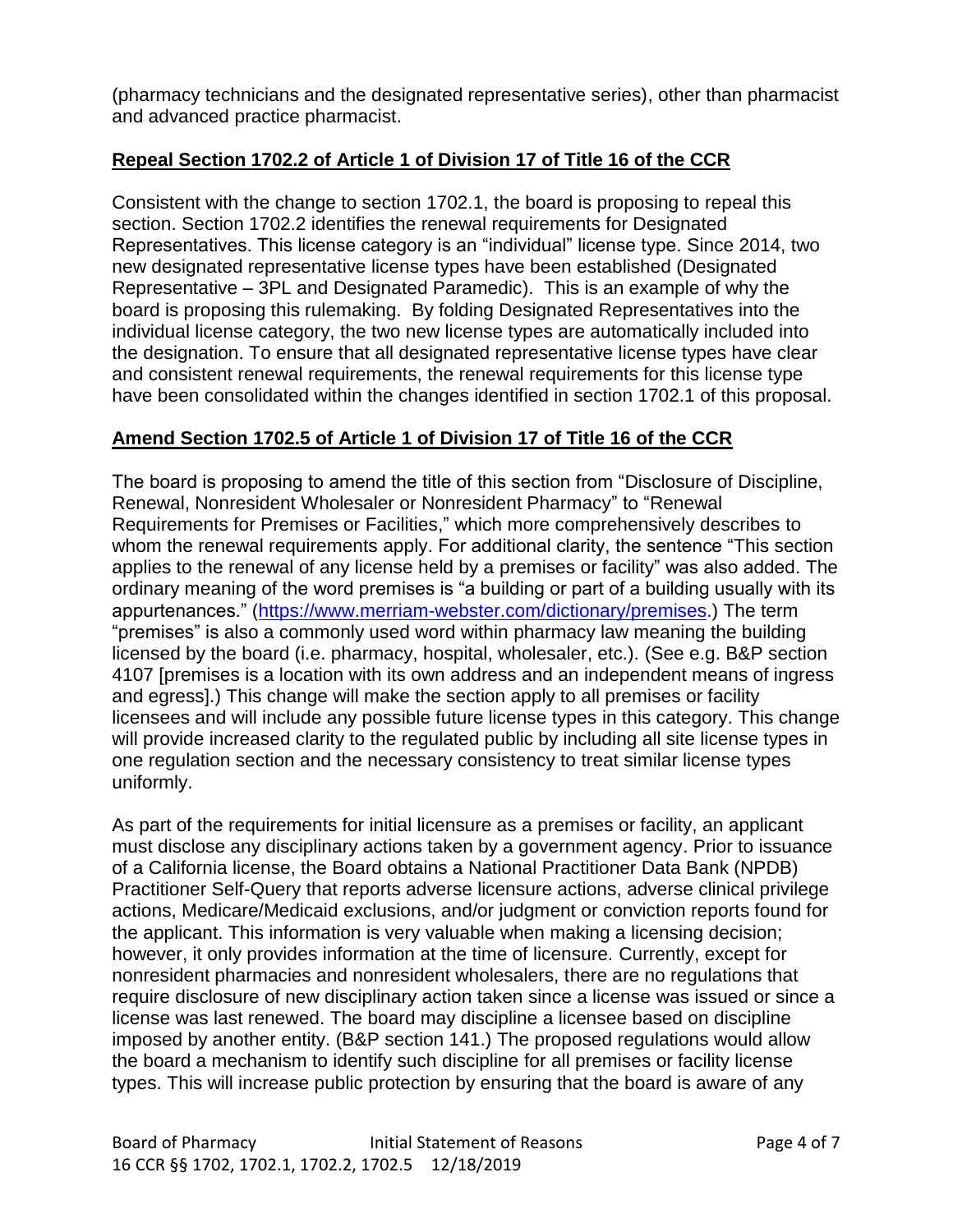out-of-state discipline that may impact a licensee's ability to safely distribute medication within California.

Subsection (a) is amended to add "premises or facility" and remove "nonresident wholesaler or as a nonresident pharmacy" from the first sentence. This will ensure that the regulation language applies to all premises or facility licenses that the board currently issues and may issue in the future. Additionally, the subsection is further amended to add "issuance or" to the first sentence and remove the second sentence in its entirety. The change is a rewording for readability within the section and is not a substantive change.

# **Underlying Data**

- 1. Relevant Meeting Materials from Board of Pharmacy Licensing Committee Meeting held April 19, 2018 (Meeting Materials Pages 1, 7-8).
- 2. Relevant Meeting Materials and Minutes from Board of Pharmacy Meeting held May 2-3, 2018 (Meeting Materials Pages 1, 10-11, Minutes Pages 1, 18-19).

## **Business Impact**

The board has made an initial determination that the proposed regulatory action would have no significant statewide adverse economic impact directly affecting businesses and/or employees including the ability of California businesses to compete with businesses in other states. This determination is based on the absence of testimony to that effect during the development of the proposed regulation, which occurred over several months. Additionally, the proposed regulation will simplify the regulatory language, thereby providing clarity and consistency to the regulated public with respect to the requirements and criteria used by the board to deem an application of renewal complete. The proposed regulations require all premises or facility licensees to report discipline by another government agency at the time of the license renewal; however, this is done by marking an indicator on the application for renewal and will not impose an economic or fiscal impact on the licensee.

### **Economic Impact Assessment**

The board concludes that this regulatory proposal will have the following effects:

- (1) It will not create or eliminate any jobs within California;
- (2) It will not create new, or eliminate existing, businesses in California; and,
- (3) It will not expand businesses currently doing businesses within the state.

As the board's licensing program authority has increased, the board has not been able to update these regulations at the same pace. The proposed regulations provide clarity to all licensees with respect to the requirements necessary for a renewal to be deemed complete by the board and will ensure consistent application of the renewal requirements. While this may allow a business or individual to renew their license timely, the regulatory proposal does not actually create the business or the job,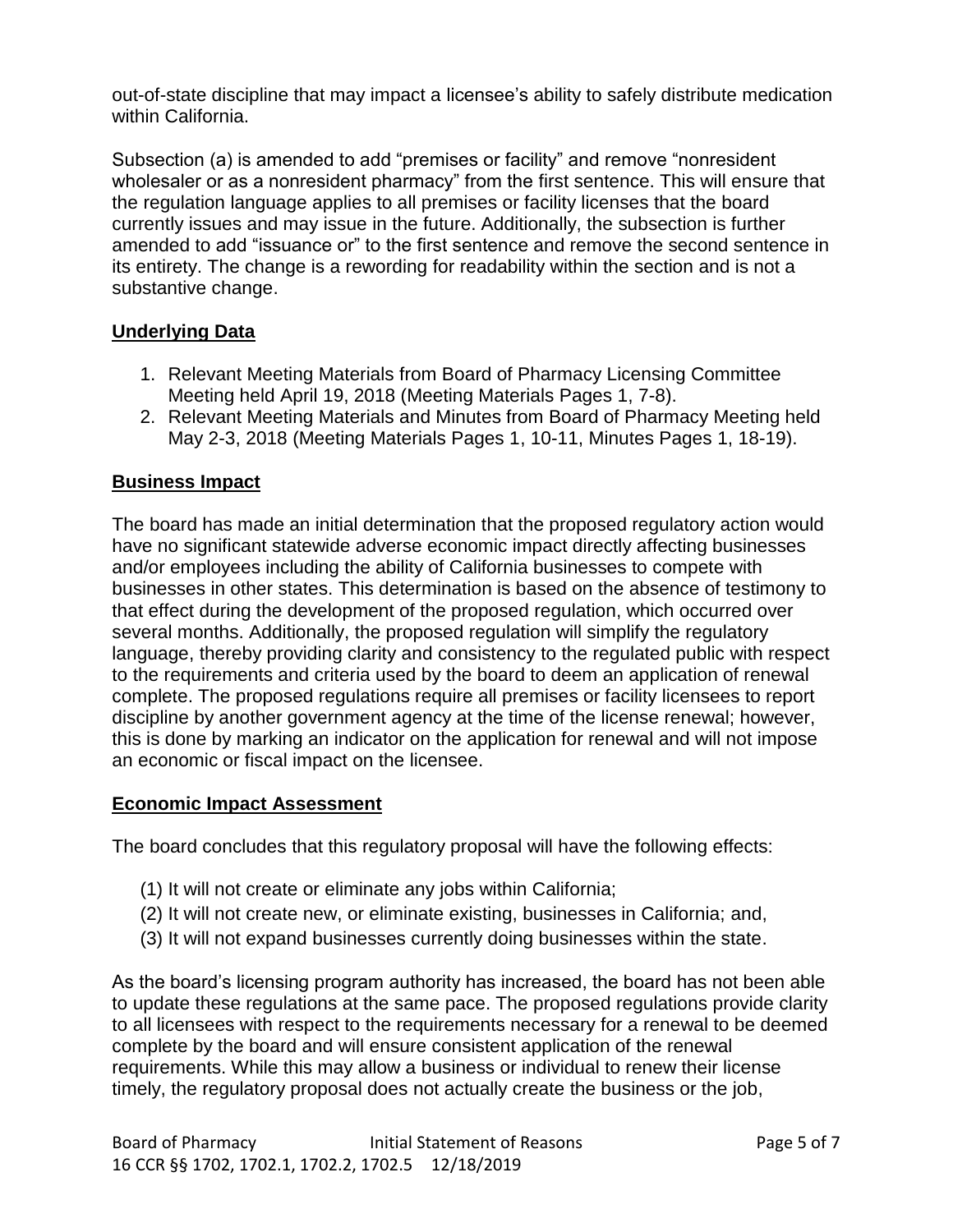eliminate businesses or jobs, or expand businesses currently doing business in the state.

This regulatory proposal benefits the health and welfare of California residents because the proposed regulation will simplify the regulatory language which will provide clarity to the regulated public. A premises/facility cannot operate with an expired license and an individual cannot work with an expired license. These regulations will ensure that the requirements for a complete renewal application are clearly specified based on the license type (premises/facility or individual). This will help to ensure that licensees are submitting complete applications, which will allow for the timely renewal of licenses. Renewing licenses timely ensures that individuals can continue to work and premises/facilities can continue to distribute and/or furnish prescription medication to California residents. If a business is able to continue services, it benefits the health and welfare of California residents by providing continued access to pharmacy related care. Additionally, it will ensure that the board is aware of any disciplinary action taken by other government agencies against a board licensee. This disclosure will allow the board to investigate the disciplinary action and ensure that the licensees are operating in accordance with pharmacy law, which will ensure the health and welfare of California residents.

This regulatory proposal does not affect worker safety or the state's environment. The proposed regulation simplifies the existing regulatory language and consolidates the license types into two categories: (1) an individual license and (2) a premises or facility license to provide clarity to the regulated public and ensure that the renewal requirements for all licensees clearly specified based on the license type.

### **Specific Technologies or Equipment**

This regulation does not mandate the use of specific technologies or equipment.

### **Consideration of Alternatives**

No reasonable alternative to the regulatory proposal would be either more effective in carrying out the purpose for which the action is proposed or would be as effective or less burdensome to affected private persons and equally effective in achieving the purposes of the regulation in a manner that ensures full compliance with the law being implemented or made specific. The board considered the following alternatives:

1. The board considered not amending the regulation. The board determined that this alternative was unacceptable because it is necessary to provide clarity to the regulated public so that they may be aware of the requirements to renew their individual or premises/facility license. This alternative would also not reduce the burden on the board in having to undertake a regular rulemaking action each time a license type is established. Additionally, the board would not be notified of disciplinary action taken against licensees other than nonresident pharmacies and nonresident wholesalers. This would not meet the board's statutory mandate of consumer protection.